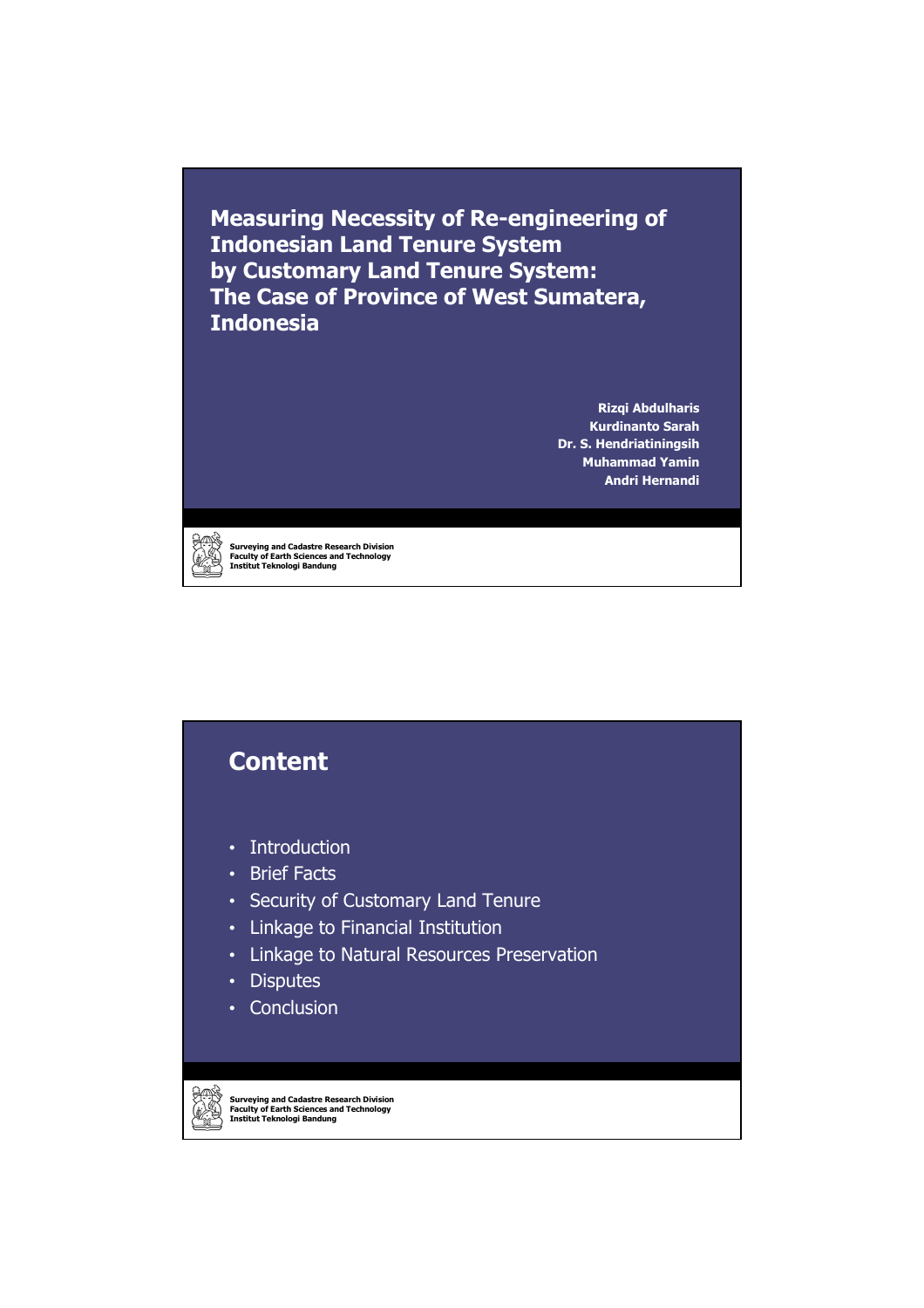### **Introduction**

#### **Brief Facts on Indonesia's Custom**

- Ensuring sustainable development
- Custom utilised as fundamental consideration on foundation of formal land tenure system of Indonesia
- Not practically adopted in formal land tenure system of Indonesia

79

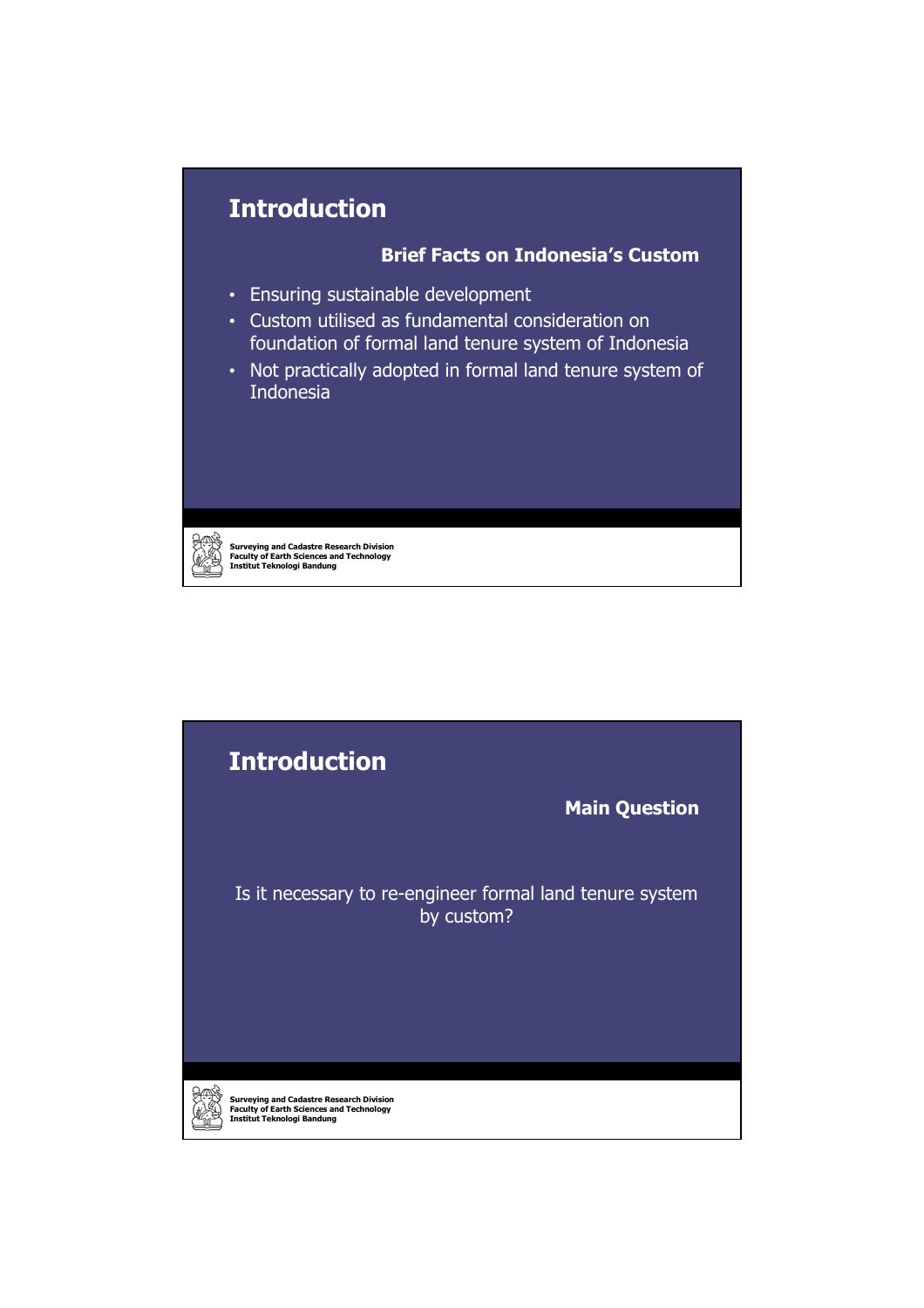

# **Surveying and Cadastre Research Division Faculty of Earth Sciences and Technology Institut Teknologi Bandung Brief Fact** • West Sumatera well-known for its customary governmental structure called nagari • Dated from mid 14<sup>th</sup> century • The basis of *nagari* governance : Regulation of Government of Province of West Sumatera no. 9 year 2000 on Principle of Nagari Governance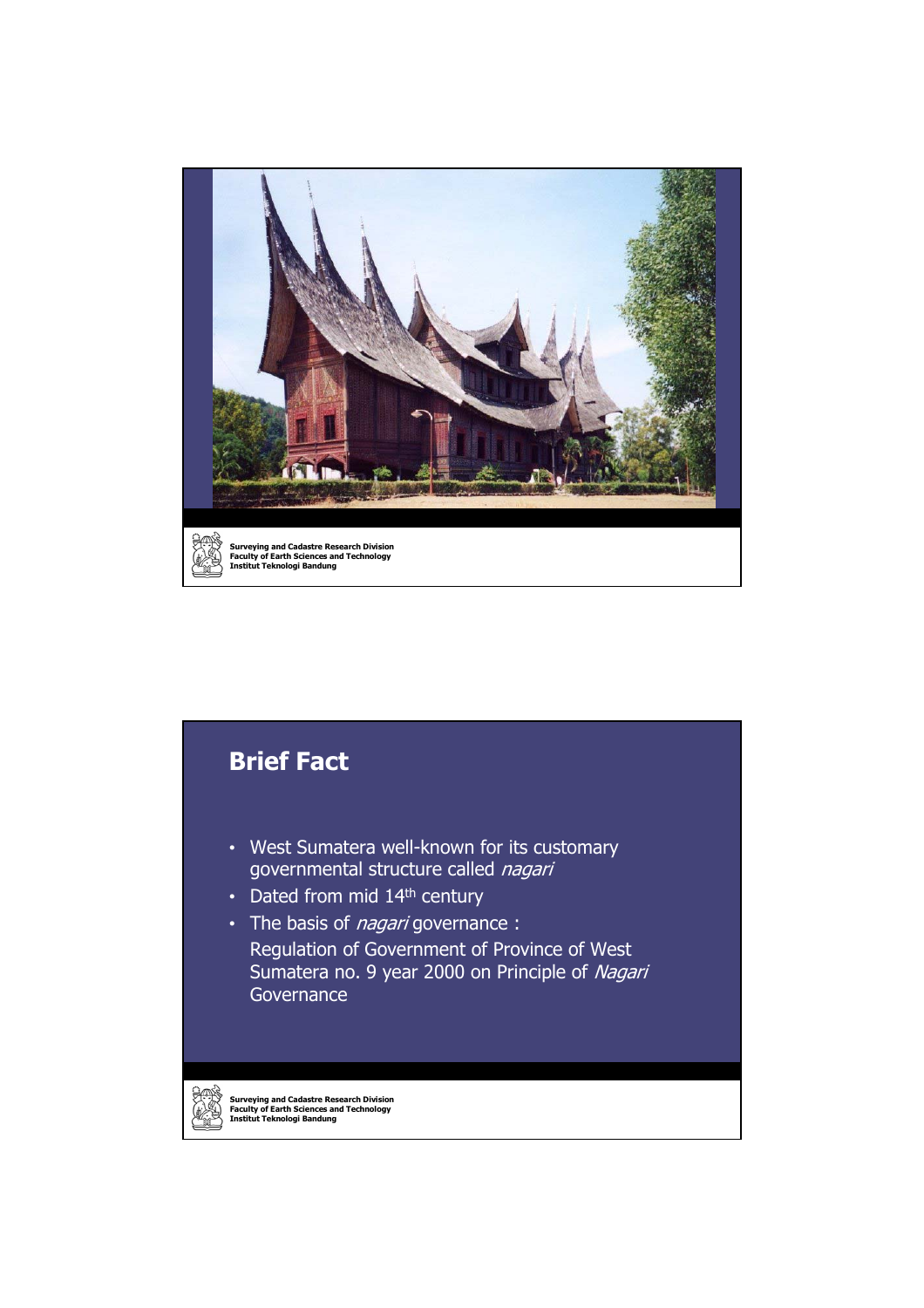#### **Security of Customary Land Tenure (1)**

Possession and utilisation of communal land could be applied both in indigenous community in question and other communities

van Dijk (1954)

**Surveying and Cadastre Research Division Faculty of Earth Sciences and Technology Institut Teknologi Bandung**

**Security of Customary Land Tenure (2)**

- Communal right allows member of customary alliance to benefit from communal land and everything attached to it
- these individual rights are in anyways bounded by means of socio-cultural value of communal land
- Customary alliance's chief has full authority to allocate communal land for public purposes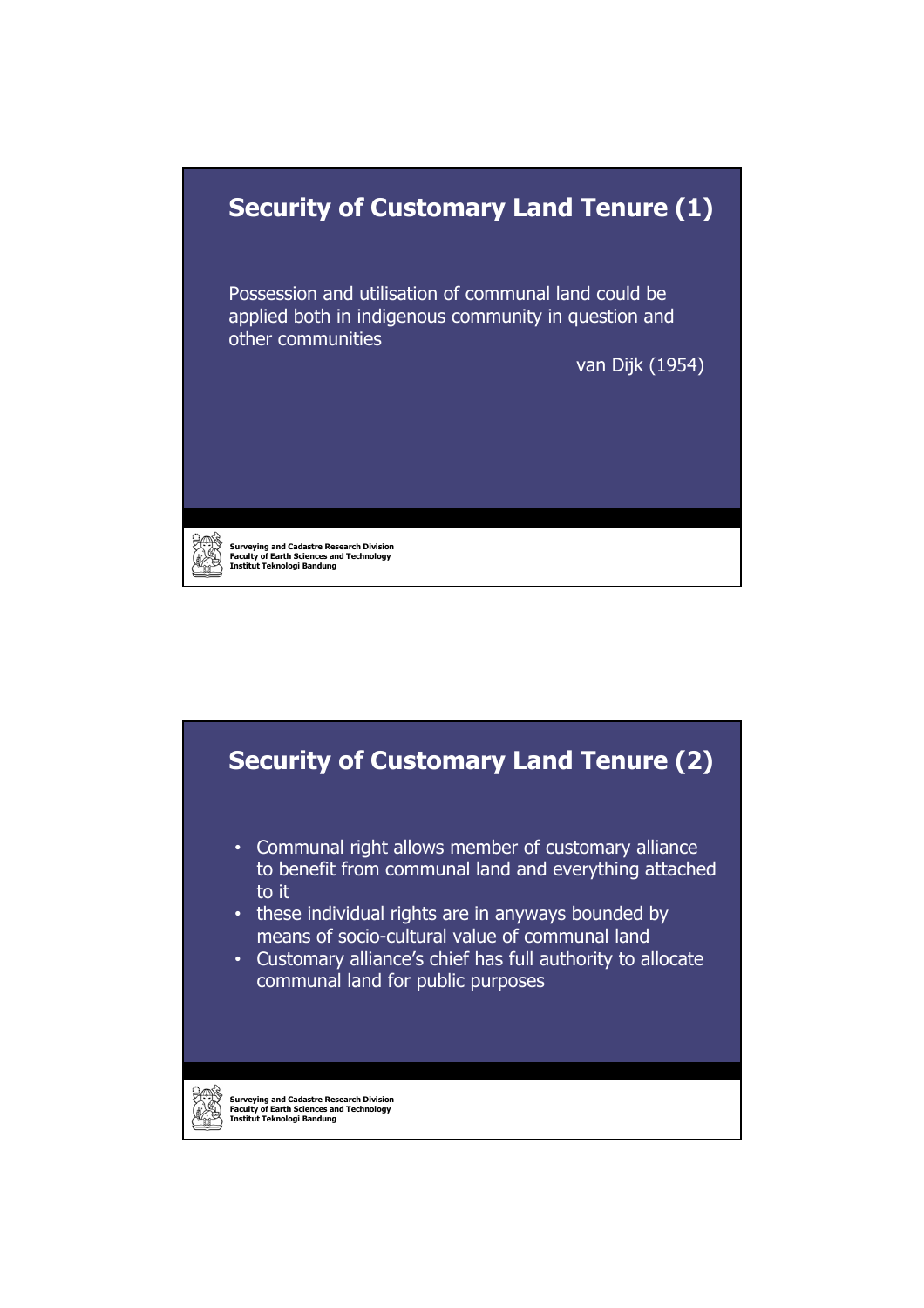

#### **Linkage to Natural Resources Preservation**

- Government of Municipality of Sijunjung (2007): participation on natural resources preservation is low
- This is particularly due to :
	- absence of acknowledgement of local wisdom and rights of indigenous community
	- low standard of living
	- vagueness of boundary between state's land and community's land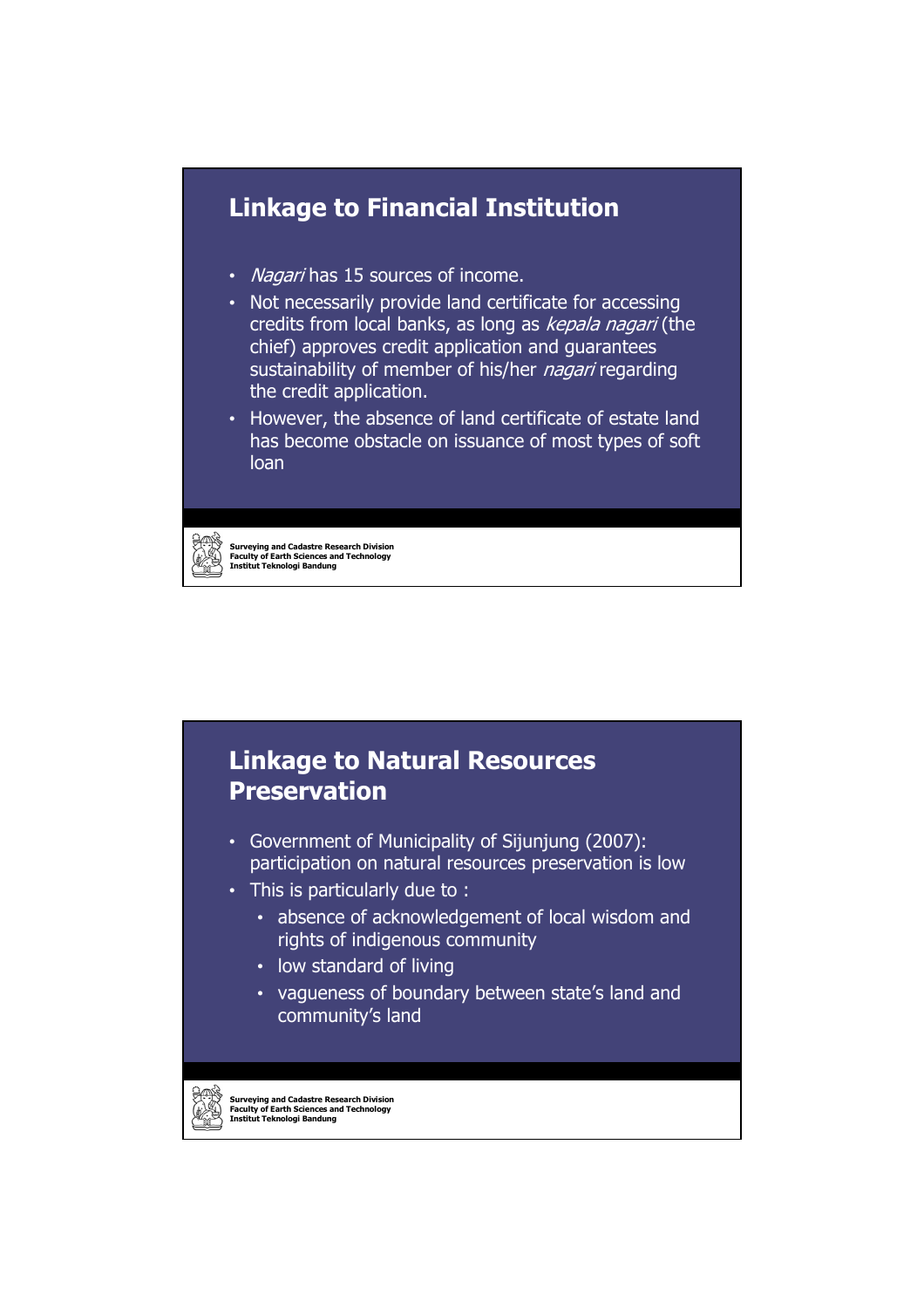#### **Disputes on Possesion and Utilisation of Communal Land**

Classified into two:

**Surveying and Cadastre Research Division Faculty of Earth Sciences and Technology Institut Teknologi Bandung**

- Acquisition of customary land by government
- Land tenure system pluralism in Indonesia

### **Conclusion (1)** • Land tenure system pluralism is main, hence important rationale, on re-engineering of formal land tenure system of Indonesia • Customary land tenure system of Province of West Sumatera has been practically ignored • Customary land tenure system contributes to sustainable development, especially before the period of governance of Dutch Colonial and after 1998 period

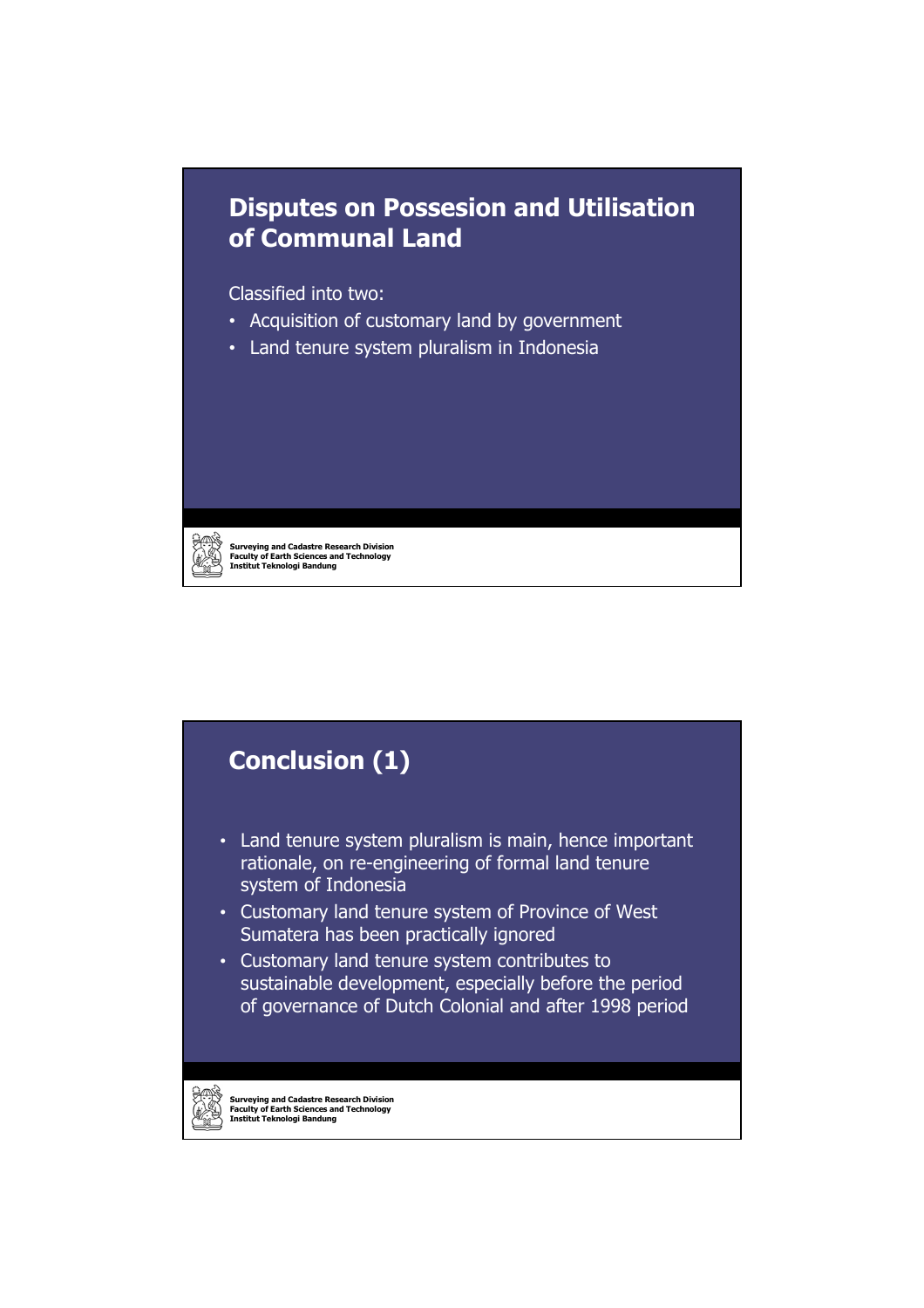

# **Conclusion (3)**

• Province of West Sumatera provides a good example for initiating the re-engineering of formal land tenure system of Indonesia based on custom